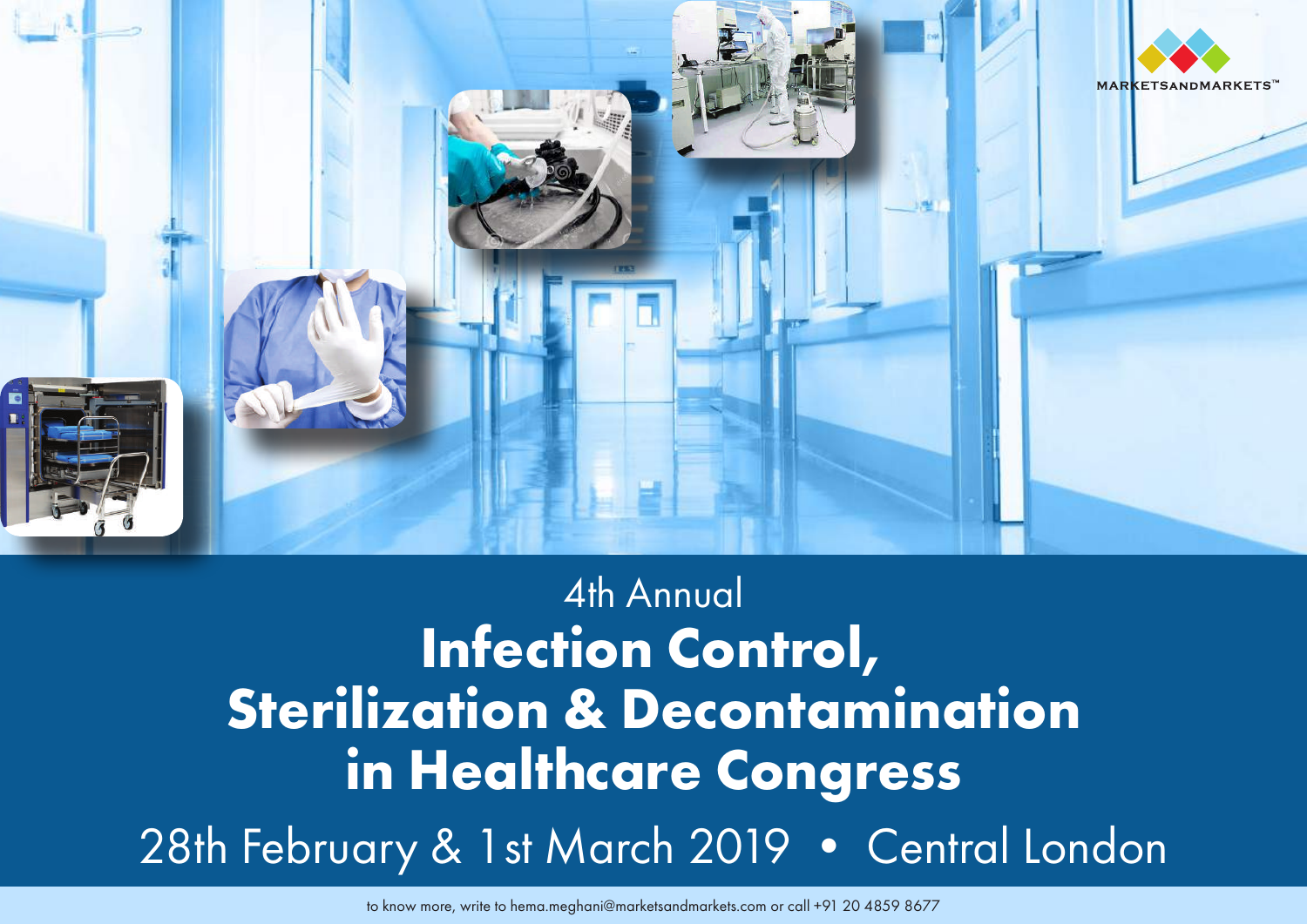### EVENT OVERVIEW

With successful consecutive annual Congress, our 4th Annual infection Control and Decontamination Congress focuses on case studies and reaching to the crux of infections within the hospital premises.

As quoted by House of Commons Library on 14 May 2018 "UK healthcare-associated infections cost lives and money. Some 300,000 healthcareassociated infections every year cost the NHS in excess of £1 billion annually"

The increasing use of antibiotics in medicine prescription around the world is constantly causing bacteria to mutate and become resistant to drugs. Also, every surgical instrument has their own set of procedures for cleaning, as stated by their manufacturer.

There are lot of efforts taken by NHS to reuse device related Healthcare Associated Infections through their standardized training and effective decontaminating process, but the main issues are- are we really implementing our process and reaching efficacy in decontamination and making the hospital environment infection free?

This Congress aims at providing a platform to all the stakeholders, to discuss the challenges in maintaining the infection free environment in the hospitals and effective ways to reduce the chances of healthcare associated infections through contaminated medical devices.

### KEY HIGHLIGHTS

- Case Studies from UK, Ireland, Qatar, and US
- Success stories of industry professionals across 7 countries
- Detailed coverage on Sepsis
- Panel discussion on tracking & tracing of instruments
- Effective management of Upper Respiratory Infections and CJD
- Misfolded protein related diseases as from the perspective of decontamination and infection control
- Reprocessing of flexible endoscope
- Importance of Clean water system for effective decontamination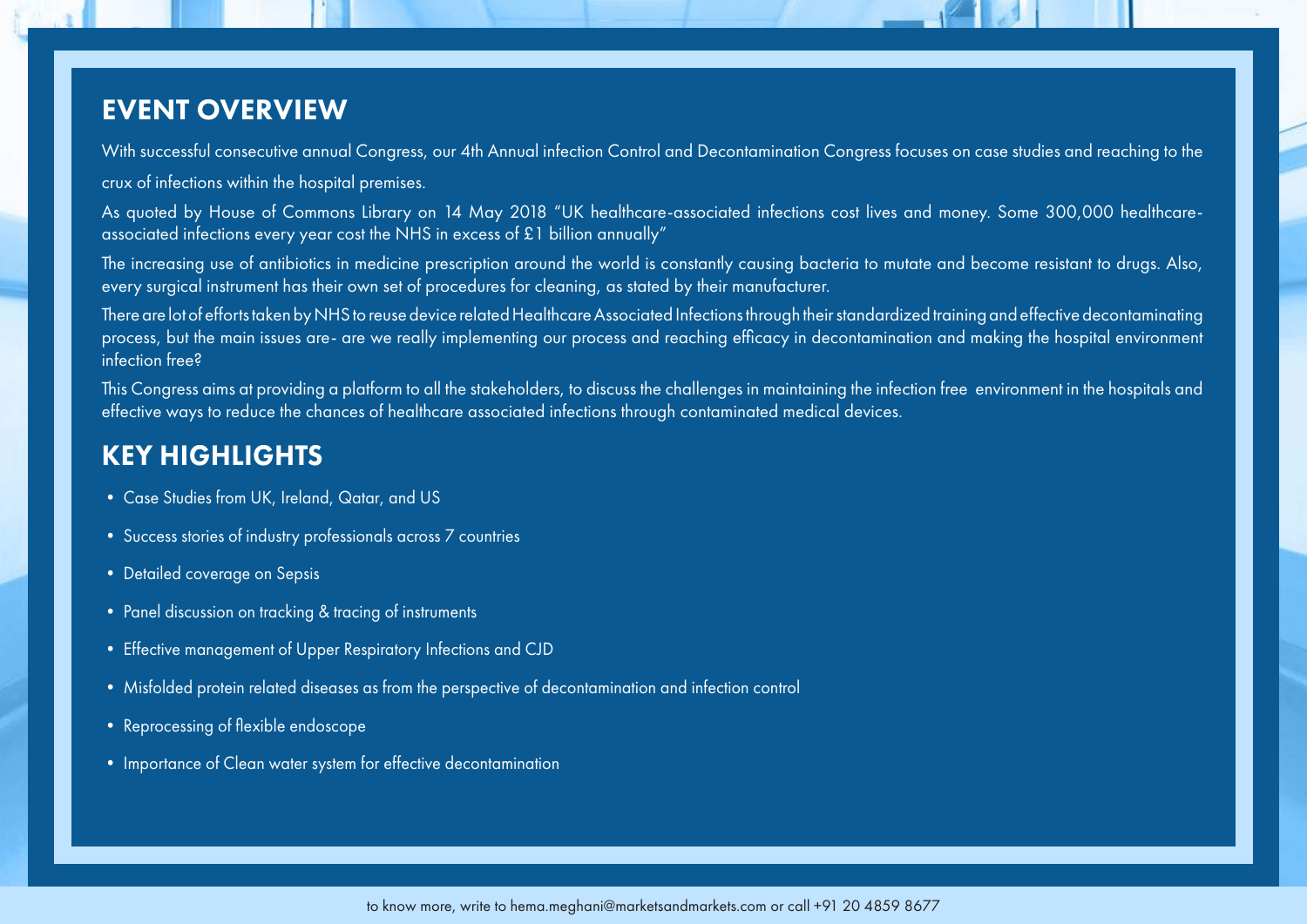

### SUPPORTING ASSOCIATION



### MEDIA PARTNER

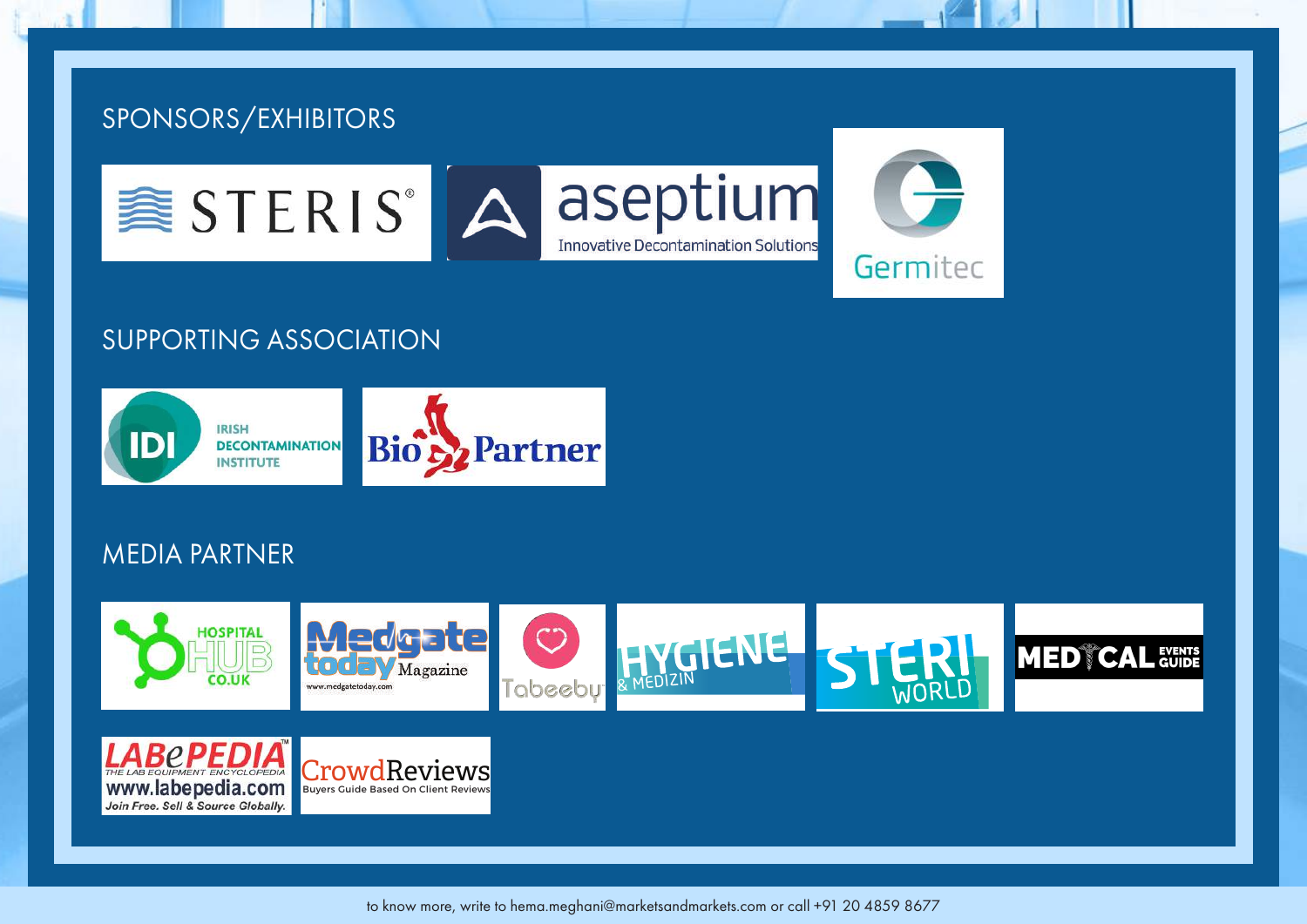### ADVISOR



Kareen Tweed Deputy Operations Director (Decontamination) Northern General Hospital



**Prof. Walid Al-Wali<br>Consultant Medical Microbiologist/**<br>Director for Infection Prevention and<br>Control, Senior Consultant Medical<br>Microbiologist, Chair of Infection Prevention and control Committee ot<br>Ambulatory Care Centre<br>**Hamad Medical Corporation, Qatar** 



Pawel de Sternberg Stojalowski **Director** Aseptium



Mark Campbell Decontamination Service Manager University Hospital Wales

### SPEAKERS PANEL



Prof. Peter Wilson Consultant Microbiology & Virology UCLH NHS Foundation Trust, London, UK



Prof. Walid Al-Wali Consultant Medical Microbiologist/ Director for Infection Prevention and Control, Senior Consultant Medical Microbiologist, Chair of Infection **Prevention** and control Committee of Ambulatory Care Centre<br>**Hamad Medical Corporation, Qatar** 



Kareen Tweed Deputy Operations Director (Decontamination) Northern General Hospital



Caroline Conneely Quality Improvement Division National Decontamination Safety, Ireland



Justin Poulin Co-Founder, Host & Producer Beyond Clean Podcast, USA



Dr. Vanda Plecko Consultant Microbiologist and Infection Control NHS Highland



Mark Campbell Decontamination Service Manager University Hospital Wales



Alan Beswick Principal Scientist, Microbiology Health and Safety Laboratory, UK



Pawel de Sternberg Stojalowski **Director** Aseptium



Bev Tabernacle Director of Nursing Robert Jones and Agnes Hunt Orthopaedic Hospital, UK



Authorising Engineer Brighton & Sussex University Hospitals NHS Trust, UK



Dr. Ahmed Baggashi CSSD/ Infection control Educator, Health Training and education Ministry Of Health, KSA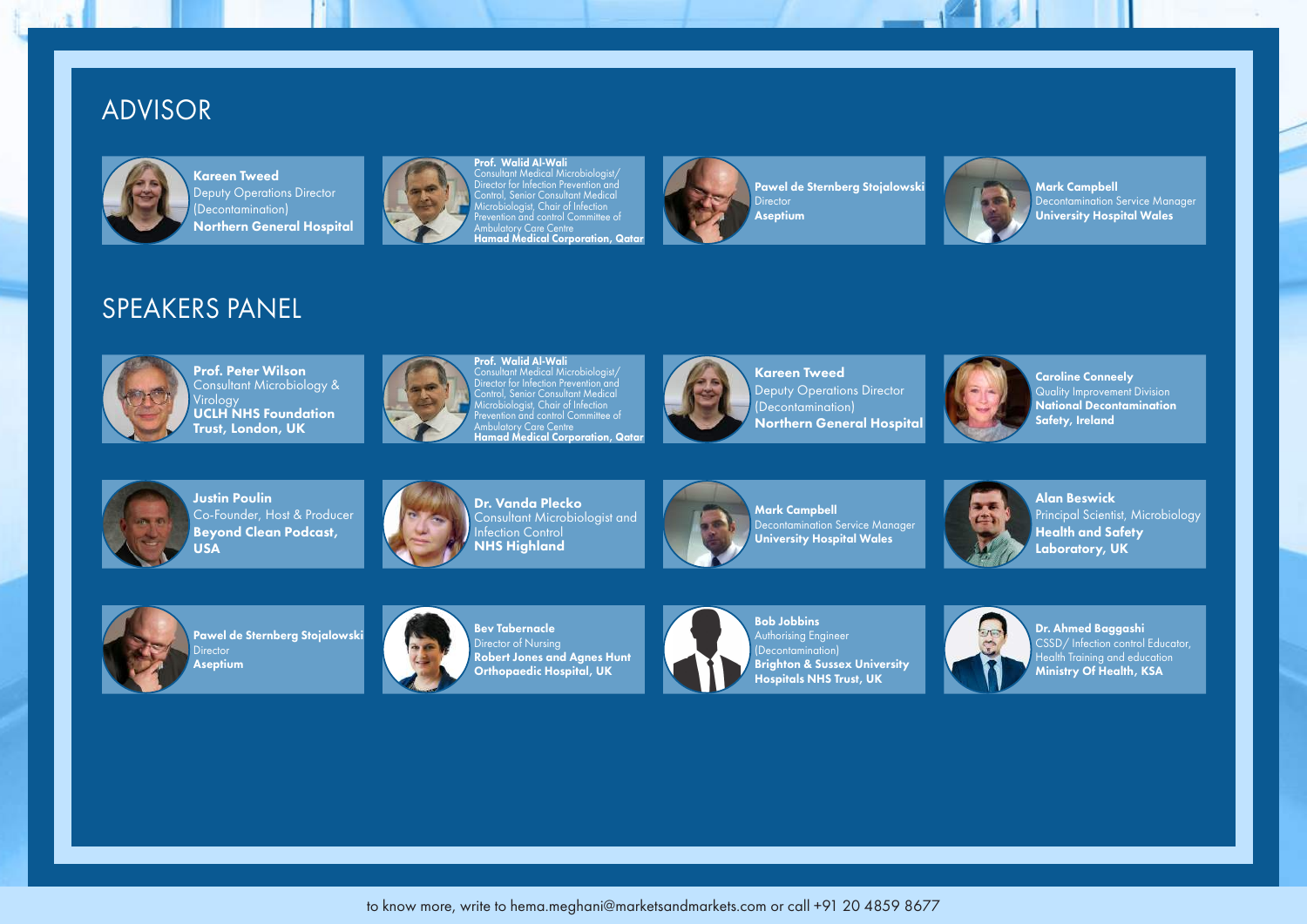### DAY 1, THURSDAY, 28TH FEBRUARY 2019

- 08:00 Registration
- 08:55 Welcome note from MarketsandMarkets
- 09:00 Keynote address from MarketsandMarkets
- 09:20 Opening Remarks from the Chairman

#### 09:25 Will Brexit affect us?

- Changes in the law
- Cost pressure of the product
- Trade agreements, customs
- Delivery time of the instruments

#### 09:55 Exploring cost effective technologies endorsed by NHS for infection prevention in healthcare

#### 10:25 Case Study from Qatar

Prof. Walid Al-Wali, Chair of Infection Prevention and control Committee of Ambulatory Care Centre, Hamad Medical Corporation, Qatar

- 10:55 Morning Refreshments | Poster Presentations |One-to-One Networking
- 11:40 Effective storage of instruments to improve the availability of equipment in minimum cost

#### 12:10 Presentation from Germitec

12:40 Evaluating the risk of reuse of disposables and its dos and Don'ts Prof. Peter Wilson, Consultant Microbiology & Virology, UCLH NHS Foundation Trust, London, UK

#### 13:10 Lunch | Poster Presentations | One-to-One Networking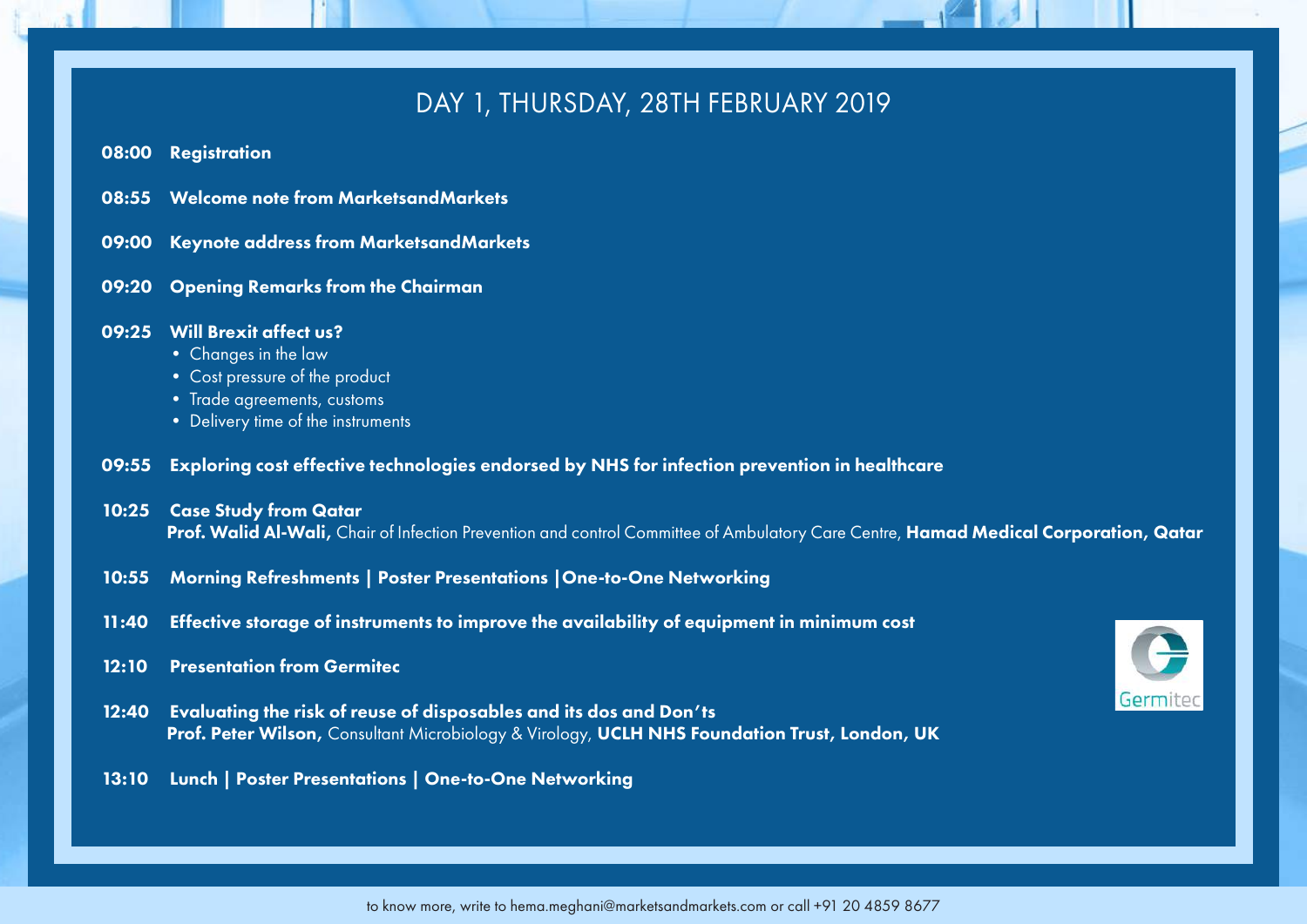# DAY 1, THURSDAY, 28TH FEBRUARY 2019

| <b>INFECTION CONTROL</b>                                                                                                                                                                 | <b>DECONTAMINATION &amp; STERILIZATION</b>                                                                                                                                       |
|------------------------------------------------------------------------------------------------------------------------------------------------------------------------------------------|----------------------------------------------------------------------------------------------------------------------------------------------------------------------------------|
| Chair: Prof. Walid Al-Wali, Chair of Infection Prevention and control<br>Committee of Ambulatory Care Centre, Hamad Medical<br><b>Corporation, Qatar</b>                                 | <b>Chair: Kareen Tweed, Deputy Operations Director (Decontamination),</b><br><b>Northern General Hospital, UK</b>                                                                |
| 14:10 Effective patient monitoring for Infection Prevention and<br><b>Control</b><br>Bev Tabernacle, Director of Nursing, Robert Jones and<br><b>Agnes Hunt Orthopaedic Hospital, UK</b> | 14:10 Improvements to the decontamination cycle since re-<br>launch of HTM 01-01<br>Mark Campbell, Decontamination Service Manager,<br><b>University Hospital Wales</b>          |
| 14:40 Implementing the new national quality standard for<br>sepsis in practice                                                                                                           | 14:40 Standardizing training procedures for cleaning and handling<br>devices to reduce the chances of spreading infections                                                       |
| 15:10 Reducing catheter-associated urinary tract infection<br>(CAUTI) in acute care                                                                                                      | 15:10 Optimization of cleaning process of surgical instrument<br>and difficult medical devices<br>Pawel de Sternberg Stojalowski, Director, Aseptium                             |
| 15:40 Evening Refreshments   Poster Presentations   One-to-One Networking                                                                                                                |                                                                                                                                                                                  |
| 16:30 Ways to improve healthcare associated infections<br>through removal of biofilms from medical device                                                                                | 16:30 Daily and weekly testing of washers and sterilizers<br><b>Bob Jobbins, Authorising Engineer (Decontamination), Brighton</b><br>& Sussex University Hospitals NHS Trust, UK |
| 17:00 Involving patients and their family and visitors in<br>infection control. How far should we go?                                                                                    | 17:00 Clean water applications involved with the<br>decontamination and rinsing of surgical instruments and<br>medical devices                                                   |
| 17:30 Closing remarks from the Chairman                                                                                                                                                  | 17:30 Closing remarks from the Chairman                                                                                                                                          |
| 17:45 End of Day 1                                                                                                                                                                       |                                                                                                                                                                                  |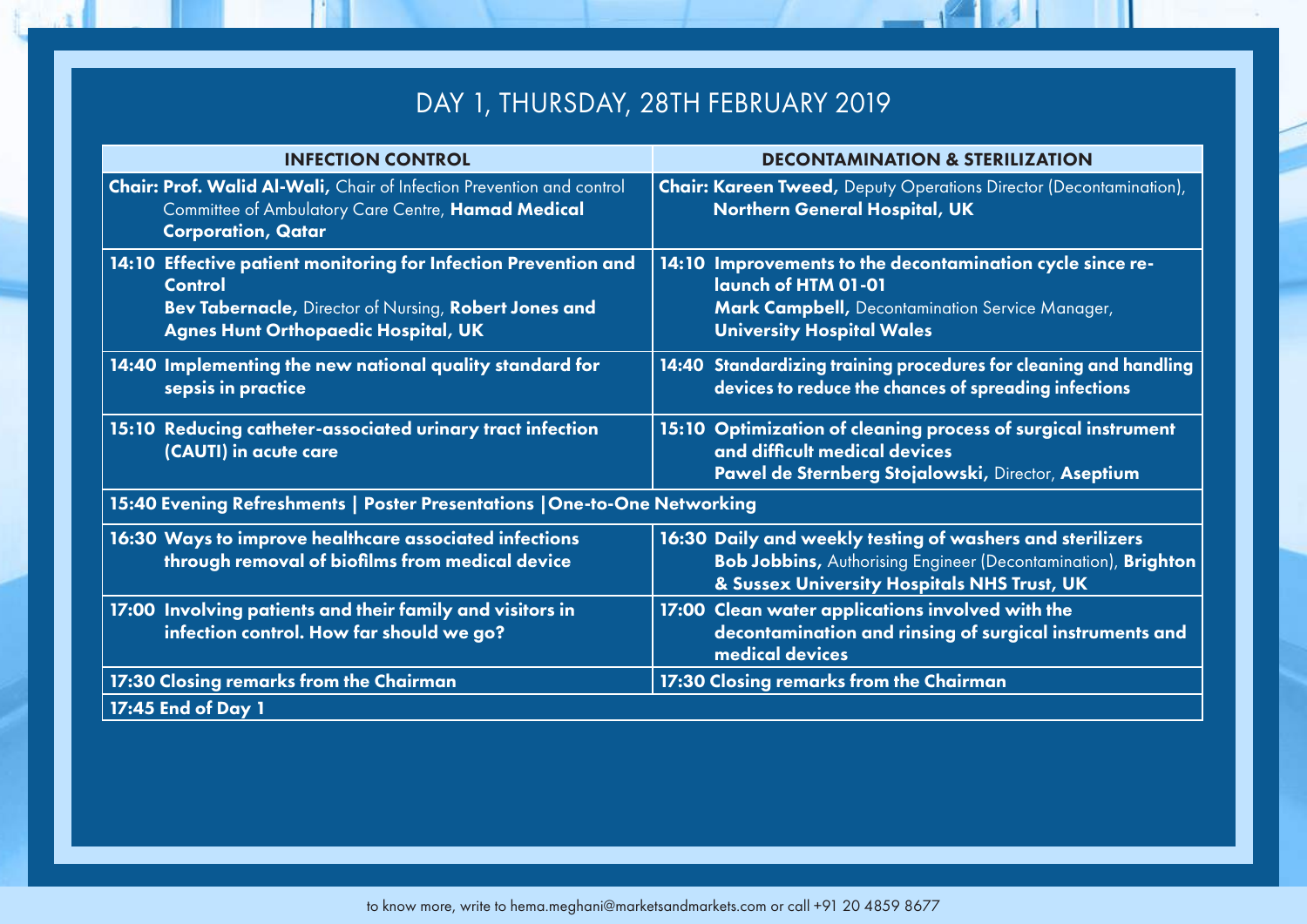### DAY 2, FRIDAY, 1ST MARCH 2019

- 08:15 Registration
- 08:55 Welcome note from Markets and Markets
- 09:00 Opening Remarks from the Chairman
- 09:10 Role of the hospital epidemiologist in supporting antimicrobial stewardship
- 09:40 Case Study: Building Knowledge and Skills for Quality Improvement in Decontamination Practice Caroline Conneely, Quality Improvement Division, National Decontamination Safety, Ireland
- 10:10 Case Study: Development of Saudi sterilization Services and challenges facing CSSD in KSA Dr. Ahmed Baggashi, CSSD/Infection control Educator, Health Training and education, Ministry Of Health, KSA
- 10:40 Morning Refreshments |Poster Presentations |One-to-One Networking
- 11:20 The Positive Impact of Social Media on Learning and Professional Growth
	- Broaden your professional network
	- Leverage your network and promote self-learning
	- Create your own content, join the party! Justin Poulin, Co-Founder, Host & Producer, Beyond Clean Podcast
- 11:55 Panel Discussion: Challenges in tracking & tracing of instruments Panelists:

-Prof. Walid Al-Wali, Chair of Infection Prevention and control Committee of Ambulatory Care Centre, Hamad Medical Corporation, Qatar -Karen Tweed, Asst. Director (Decontamination), Sheffield Teaching Hospitals NHS Foundation Trust, UK

12:30 Break-out Session

-Track A: Challenges in cleaning the equipment to control spread of infection

-Track B: Evaluating ways of effective decontamination of flexible endoscopes

- -Track C: Exploring cost effective ways in infection control systems
- 13:00 Lunch | Poster Presentations | One-to-One Networking